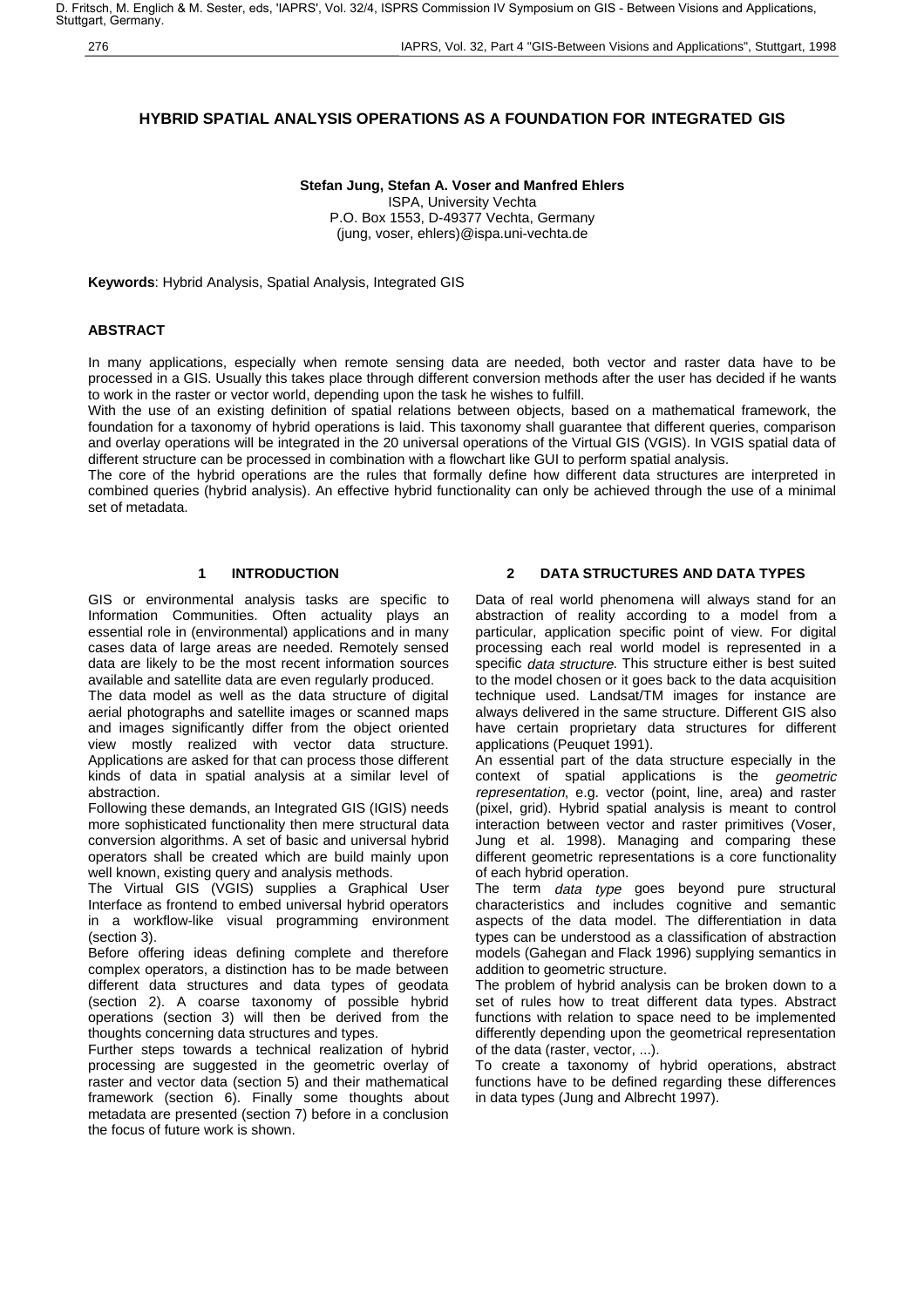#### **3 VGIS, THE WORKFLOW TOOL TO PERFORM COMPLEX GIS ANALYSIS**

The Virtual GIS (VGIS), currently at a prototypical state, functions as user interface and integrated environment for the implementation of hybrid operations.

VGIS provides a visual programming environment that functions like a graphical macro language. With drag and drop techniques operators can be pulled on the VGIS canvas where they are to be arranged to design individual process flows. The operators can then be linked to create executable workflows, that sequentially perform spatial analysis steps. In Figure 1 the example of a spatial decision process concerning the optimal location of a chemical factory has been realized with a VGIS-flowchart. When the workflow is executed all connected operators perform their action in sequence.

These workflows can be stored and managed as files. Workflows can also be designed and stored as compound operators which can then be integrated in other workflows.

The principal idea behind this kind of GUI is to build reusable and easily managable process libraries for different applications (Albrecht, Brösamle et al. 1996.).



Figure 1: Flowchart example in VGIS

To be able to construct process flows, 20 universal GIS operators grouped in six classes (Figure 2), are offered. These operators are designed to meet certain requirements to make them universal (Albrecht 1996):

- they should be data structure independent, that means applicable to raster as well as to vector data sets.
- they should not depend upon certain domain specific applications, e.g. there should not be any explicit planning operators.
- their functionality is limited to purely analytical functions.
- the operators shall cover the complete range of spatial analysis.
- the design of the operators, consisting of naming and description, should be self explanatory for the inexperienced user.

A representative subset of these 20 universal operators have been implemented for a raster and a vector system to function in a quite similar manner. Until now the combined spatial analysis of raster and vector data yet has not been realized in detail. There is an urgent need for a complete set of rules to combine those different geometrical representations.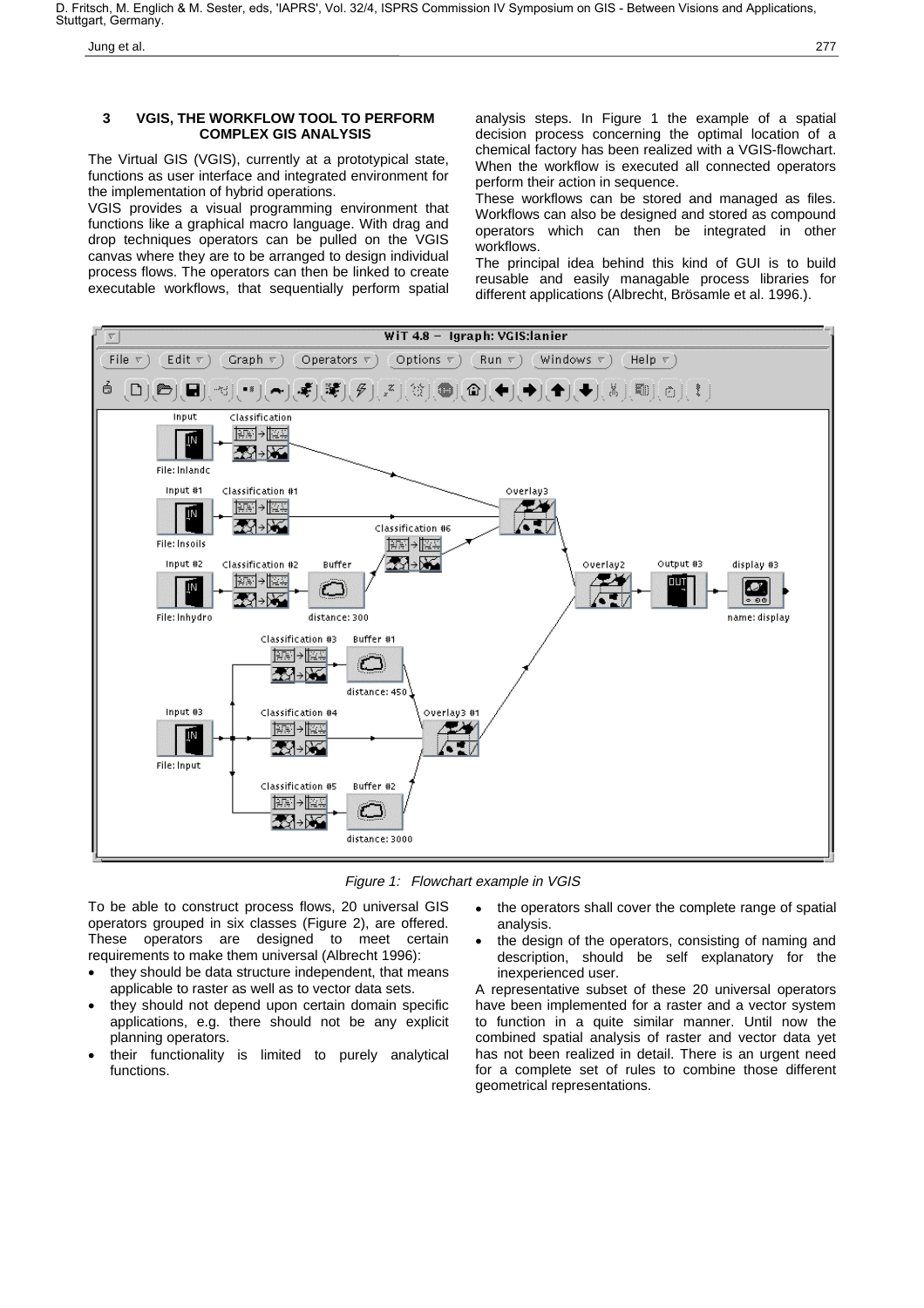



Figure 2. The 20 universal analytical GIS operations

## **4 TAXONOMY OF HYBRID OPERATIONS**

In establishing a complete taxonomy of hybrid operations (in form of abstract functions) a reasonable first step is to extract the data type sensitive interaction between different data sets. The difference in data structure between raster and vector shall be sufficient to demonstrate the problem.

An approach towards hybrid GIS analysis operations can be broken down in two classes of operations.

"Simple" operations concern functions that are applied to one data set consisting of only one data type, e.g. buffering, measurement, reclassification, selection processes ... In this case emphasis has to be put upon a formal description of the semantics of an operation to achieve a performance as similar as possible when applied to different data types (different geometric representations). For example, a buffering applied to a selection of a raster data set should yield nearly the same result as the comparable operation performed on vector data.

A formalized object oriented approach of an abstract data type as generic operator, with different implementations for each data type seems to be an appropriate way to realize this concept.

Hybridity becomes more complex when different data types are to be combined in spatial and/or thematic analysis. Especially raster data, but to a certain extent vector data as well, need additional information in form of metadata to be interpreted correctly (see section 7).

Analysis of data with different geometrical representations needs processing rules as soon as an overlay of geometry is involved. Geometric Overlay occurs within different functions extracting and generating geometric and/or thematic data. They can be aggregated to:

## Combined Queries:

one data set (data type a) shall return information according to a selection set of geometries in another

data set (data type b).

In this case rules are needed that define in what case which kind of information is returned, but no change in geometry occurs (Wilkinson 1996).

Comparison/Verification:

Comparison of the geometry of different geometric representations (Raster - Vector) with rules describing tolerances, form parameters etc. The data of one data set influence the data of the other one. The goal is a set of criteria which enables for instance the assignment of (exact) feature geometries from existing vector data to extraction results from image interpretation processes.

#### Overlay:

new features with new geometry are created through the combination of thematic attributes and geometry of different data sets.

Principally the Comparison/Verification rules can be used to decide when and where to create new features.

Complementary the semantics of data types have to be regarded in relation to the meaning of geometry. The kind of scale of raster cell values for instance informs the system (or the operator) if interpolation between values is allowed or if the value has a mere descriptive function.

#### **5 GEOMETRIC OVERLAY OF VECTOR AND RASTER DATA**

Traditionally any form of combined analysis between different data types, especially between vector and raster representations, involves conversion between them (Congalton 1997). The hybrid approach tries to avoid explicit conversion wherever it is possible. Yet strictly formalized rules need to be defined to combine the two different geometrical representations.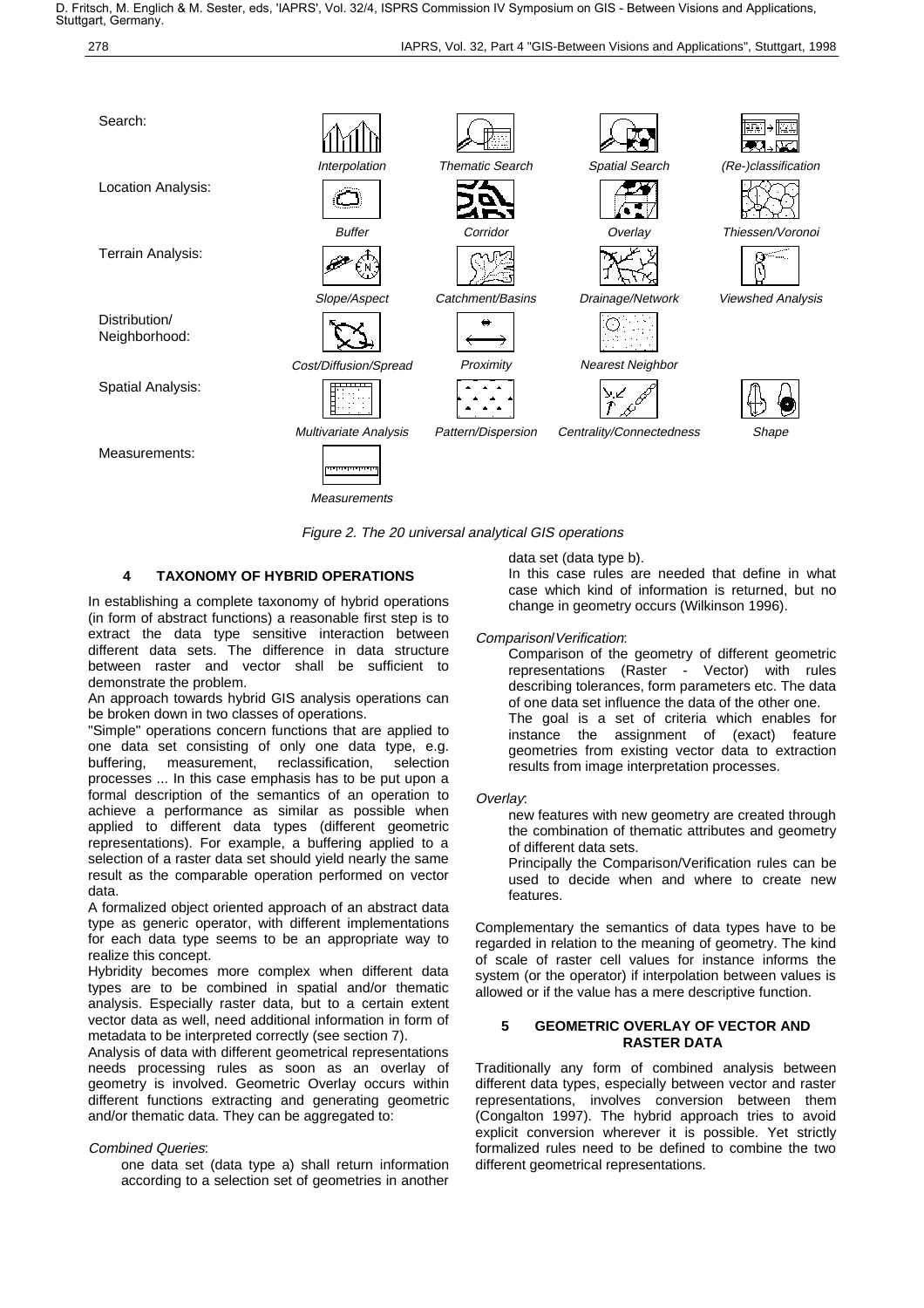D. Fritsch, M. Englich & M. Sester, eds, 'IAPRS', Vol. 32/4, ISPRS Commission IV Symposium on GIS - Between Visions and Applications, Stuttgart, Germany.

Again different cases can be separated, this time according to the semantics of the pixel values. Mainly the two different views of spatial data, the field view and the object view can be distinguished (Couclelis 1992).

Field view data as a continuous raster data type consists of point values located at a defined location within the pixel. The space between the explicit point locations of the data set is continuously and completely covered by the pixel values and a defined interpolation algorithm delivered. This data model is often used to describe phenomena continuously varying over space and/or time as e.g. digital terrain models, precipitation, climatic parameters ... Field view data, organized as described, allow any kind of interaction with vector data since at each possible point in the **R²** space is defined through the pixel values and interpolation rule.

A similar process has to be applied to object view data. In addition to the raster values itself, rules must define how to interpret them, meaning how to treat them in possible analysis processes. Well known approaches (Tomlin 1990) show how raster information can be adequately interpreted even without additional data, just taking into account the distribution (pattern) of raster cell values over space.

Raster cells may represent objects of different dimensions in the same data structure (Point objects, line objects or area objects). In most cases, the data set is not able to say anything about the dimension of included objects without additional information (metadata).

To show how geometric overlays between raster and vector could be managed, the restriction to 2 dimensional objects represented in raster structure will be sufficient. If each raster cell represents a part of an 2 dimensional object it could be regarded as a vector object with the extent of the raster cell as (vector) geometry and the value of the raster cell as attribute. Possible spatial relations between vector objects are well described and formalized in Egenhofers mathematical framework (Egenhofer and Herring 1990) and could now be applied to the raster cells in combination with all possible vector objects.

For example a spatial query, that would have to be performed over all raster cells - effective indexing not regarded at the moment - could be: Does a raster cell belong to a vector object ? (see Table 1). At this example no additional information is given, but simple unique query rules for the interaction of raster and vector structures.

|       | Vector object raster cell (= vector area) | possible relation          | Query: Does a raster cell belongs to an<br>object? |
|-------|-------------------------------------------|----------------------------|----------------------------------------------------|
| point | area                                      | within                     | yes                                                |
| point | area                                      | touches                    | yes                                                |
| point | area                                      | not within                 | no                                                 |
| line  | area                                      | within                     | yes                                                |
| line  | area                                      | crosses                    | yes                                                |
| line  | area                                      | touches                    | yes                                                |
| line  | area                                      | not within                 | no                                                 |
| area  | area                                      | within (subtypes possible) | yes                                                |
| area  | area                                      | not within                 | no                                                 |
| area  | area                                      | crosses                    | no                                                 |
| area  | area                                      | touches                    | no                                                 |
| area  | area                                      | contains                   | ves                                                |

Table 1: Query results for an overlay query between raster and vector data sets

The result in this case could be a relational table between a set of vector objects and a set of raster cells in a n:m relation. Refinements can be thought of concerning the relations between objects as an extension of Egenhofer's nine intersection model. Different algorithms can be used to determine membership or non membership of a raster cell according to an overlay objects geometry (Congalton 1997).

To set up more sophisticated rules, the semantic of data has to be taken into account and metadata have to be added.

## **6 MATHEMATICAL REPRESENTATION**

To guarantee a consistent query language regarding spatial relations between objects, Egenhofer offers in a first essential step mathematical representations of the **R²** space for vector data structures and a similar fundament regarding the **Z²** space for raster data (Egenhofer 1993). But this unification does not yet supply full compatibility between the different data structures.

The principal difference between raster and vector data structures is their spatial representation. While vector data are embedded in a continuous infinite space, the range of values of raster data is restricted to the discrete space of real numbers. Yet the meaning of the raster cell values is not limited to the specific location it is attached to, e.g. the integer representing the pixels relative position. Additional information about the semantics of the data (stored in metadata) can tell how raster cell values have to be interpolated to fill the gap between them. Formally these additional information has to be precise enough (f:) to project the integer raster values (**Z²**) into a value for each real world coordinate pair (**R²**) (see (1)). This corresponds to the idea of the abstract coverage specification as part of the OGIS standardization development (OGC 1996). As result a request at any coordinate in space will retrieve some sort of value through the function applied to the raster data set (nodata value is allowed).

### f:  $Z^2 \to R^2$  (1)

A function f can be used to model continuous phenomena as well as discrete objects, depending on the type (semantics) of data.

## **7 METADATA**

Metadata in this context concerns only those kind of additional information that is needed to perform hybrid analysis. Metadata for geodata in general, including projections, coordinate systems etc., is a topic for the work of various standardization organization (ISO 1996; OGC 1996).